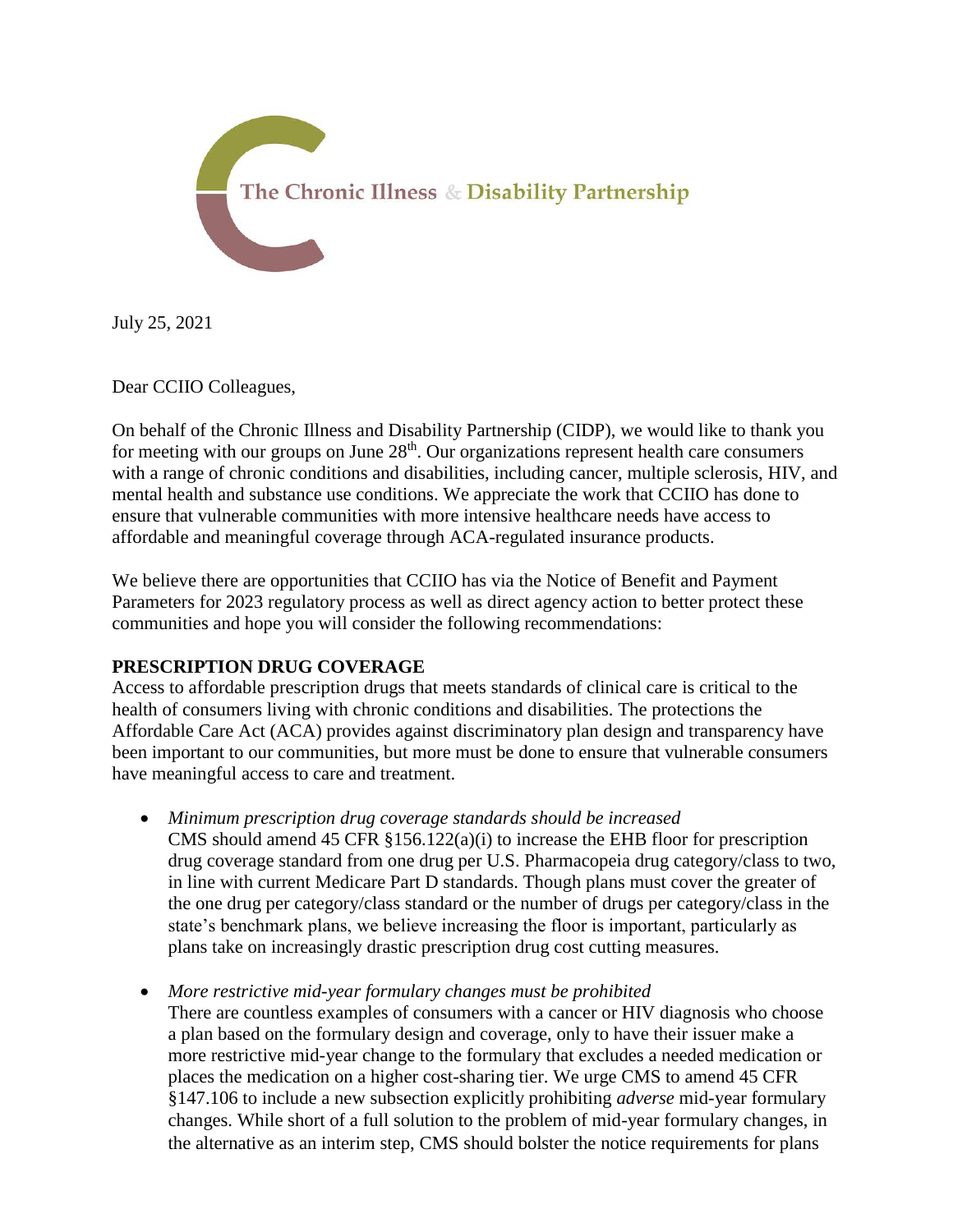that make changes to their formularies mid-year, requiring that the plan not only notify consumers about the formulary change, but also provide information about how consumers can access non-formulary drugs via the exceptions process.

 *Formulary transparency requirements must include drugs covered under a medical benefit and prohibit plans from counting drugs only available through an exceptions process a part of a formulary*

Consumers are not able to make informed choices about plans unless they know what is covered. This is particularly true for consumers living with chronic conditions for whom medication coverage is often one of the biggest factors in plan choice. Many consumers across chronic conditions are prescribed injectable or physician-administered medications, however these drugs are often not included on publicly available plan formularies because they are categorized as part of a medical benefit instead of a pharmacy benefit. Similarly, plans are also categorizing drugs that are only available via an exceptions process as part of their formulary, creating a bait and switch for consumers when they try to access the medication. We urge CCIIO to amend 45 CFR §156.122 to require issuers to include information about drugs covered as a medical benefit on their formularies, or easily link to this information. CCIIO should also require plans to only list drugs on their formulary that are covered through the plan's regular process, not through an exceptions process.

- *Prescription drug non-discrimination standards must be strengthened* More specificity is needed in non-discrimination provisions found in 45 CFR §156.122, including explicit prohibitions on plan designs that are likely to dissuade enrollment from individuals living with chronic conditions and disabilities.
- *Co-pay accumulators must be prohibited*

Co-pay accumulators – the practice of a plan or PBM refusing to count payments made with manufacturer co-pay cards toward a beneficiary's deductible or out-of-pocket maximum – continue to place disproportionate cost burdens on individuals with chronic conditions. The practice essentially moots the ACA's cost-sharing protections for individuals that use these co-pay cards and does nothing to save costs when applied to consumers with no other choices. CMS should limit accumulators only to situations where a generic equivalent is available.

## **STANDARDIZED PLAN OPTIONS**

Affordability continues to be a major challenge for individuals living with chronic conditions and disabilities as plans increase use of high deductibles and co-insurance in cost-sharing designs. We ask CMS to consider the following:

- A threshold protection that would reduce affordability barriers for people living with chronic conditions and disabilities is to prohibit plans from using co-insurance. Coinsurance masks consumer cost-sharing obligations and forces individuals with higher healthcare utilization (especially higher use of specialty and brand-name medications) to pay a large amount of their healthcare costs upfront, instead of spreading out costs more evenly over the plan year.
- Alternatively, standardized plan options must include options with only co-payments instead of co-insurance, and changes should be made to 45 CFR §156.20, 155.205(b)(1) to reflect this.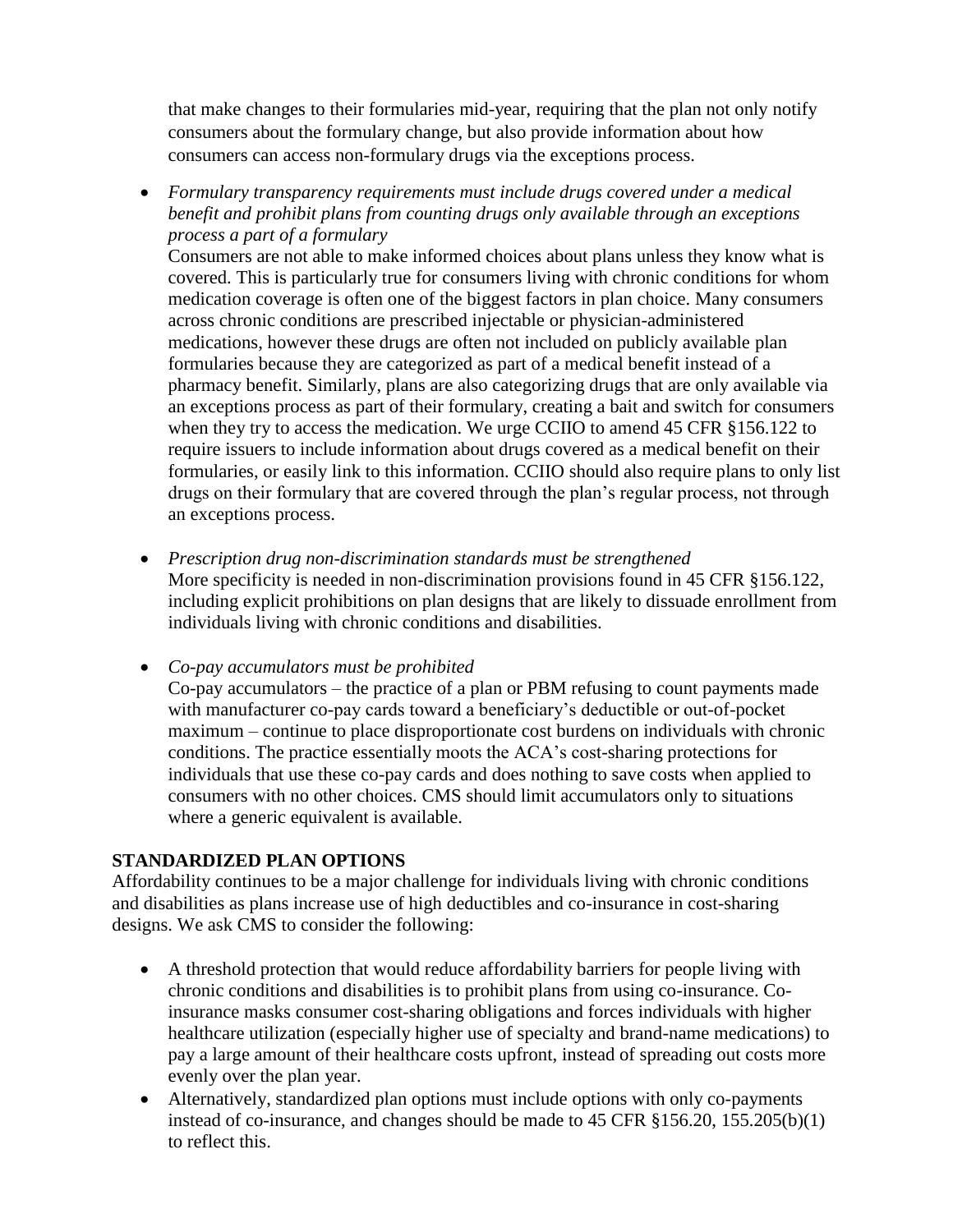- Consumers must also have the option to smooth costs across the plan year, avoiding thousands of dollars in prescription drug costs early in the year as consumers hit a deductible or out-of-pocket maximum, and allow consumers to spread prescription drug cost sharing out over a 12-month period.
- There must be additional visibility of cost sharing, particularly for plans that use coinsurance, for the consumer. This is particularly important for consumers with chronic conditions and disabilities with high health care utilization.

In addition, CMS should prohibit substitution of benefits both between and within Essential Health Benefit (EHB) categories. Substitution of benefits between EHB categories is particularly harmful to people living with chronic conditions and disabilities. For instance, plans are allowed to substitute a service in the maternal and newborn care category for an actuarially equivalent service in the rehabilitative and habilitative services category. This means that plans could reduce coverage for certain EHB categories (including ones more heavily relied upon by people with chronic conditions and disabilities) as long as it shifts coverage to other categories.

# **MENTAL HEALTH PARITY**

The Mental Health Parity and Addiction Equity Act (MHPAEA) has been a challenge to enforce since enactment. Non-quantitative treatment limitations (NQTLs) disproportionately affect access to mental health services where no such limits exist with respect to medical services. HHS has new authority to engage in comparative analysis to review NQTLs for lack of parity and enforcement. We are pleased to see compliance with the MHPEA as part of the requirement for plans to cover mental health and behavioral health services as one of the ten Essential Health Benefits categories included in the proposed additions to the Notice of Benefit and Payment Parameters for 2022 and look forward to CMS playing a more active role in enforcing these protections.

# **NETWORK ADEQUACY**

Access to providers with the expertise and cultural competency necessary to provide comprehensive care and treatment is essential to health equity, public health, and individual health. Protections ensuring that provider networks are able to offer care and treatment for individuals living with chronic conditions and disabilities must be strengthened. In addition to going back to the more robust network adequacy standards in place under the Obama Administration, we urge CMS to consider additional protections.

- While the essential community provider (ECP) standards are an important safeguard, CMS should strengthen this provision by requiring that any willing provider defined as an ECP should be considered in-network.
- There must be additional transparency in provider directories, with requirements for issuers to identify specialists and ECPs easily.
- Plans should be prohibited from limiting the type of provider who can serve a primary care provider. For many patients their best choice of primary care provider *is* a specialist, but plans do not always allow this.
- As CMS develops and enforces federal network adequacy standards, CMS should ensure that plans with tiered provider networks are required to meet such standards with the first tier of providers (the tier that incurs the lowest cost-sharing requirements). Providers placed on higher tiers are often inaccessible and including them in network adequacy reviews would not accurately reflect consumer experience accessing needed providers.